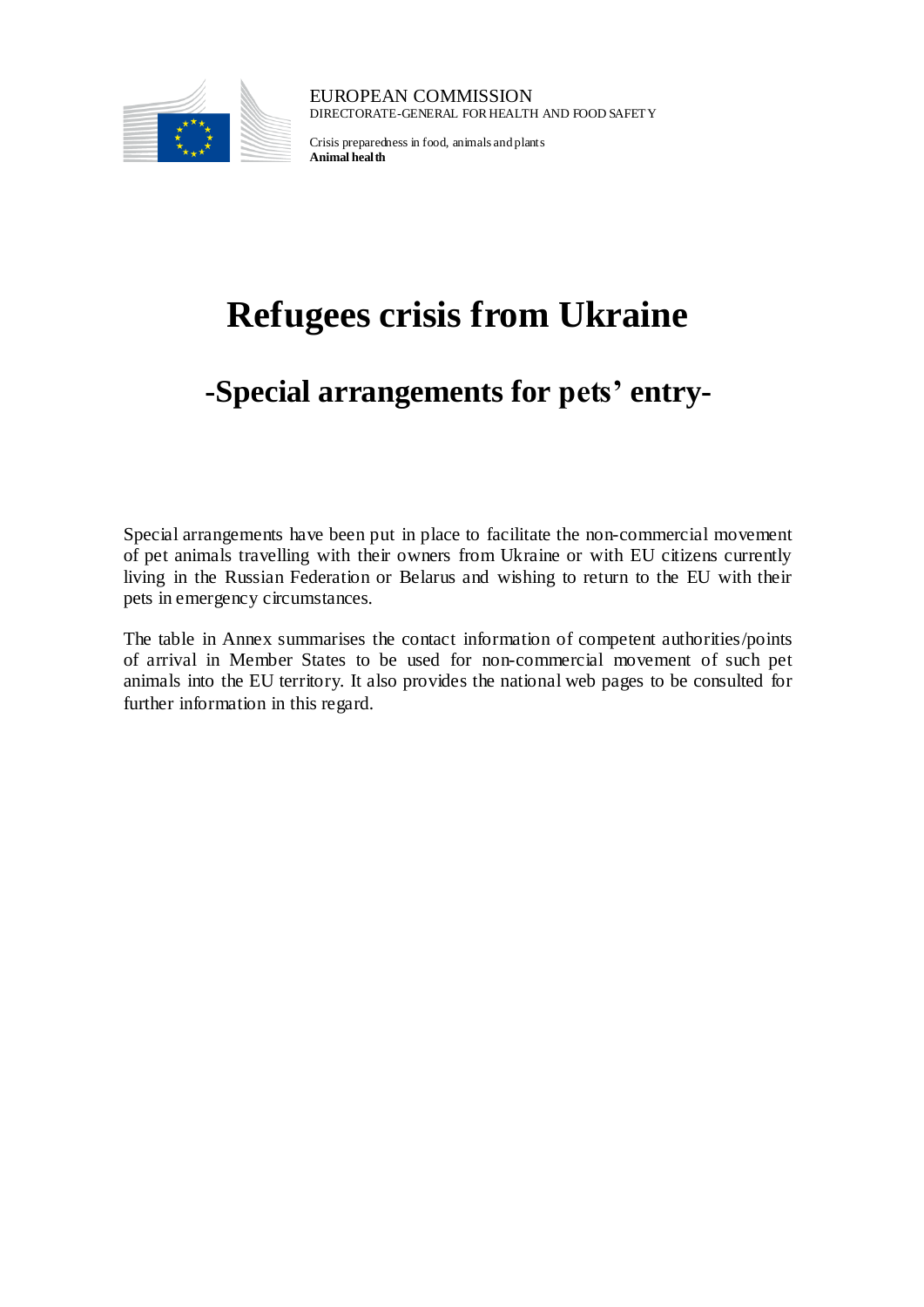| <b>Member States and</b><br><b>EEA/EFTA</b> countries<br>applying the flexibility in<br>Regulation (EU) 576/2013 |              | <b>Contact information</b>                   | Web page for further information                                                                                                                                                                                                                                         |
|------------------------------------------------------------------------------------------------------------------|--------------|----------------------------------------------|--------------------------------------------------------------------------------------------------------------------------------------------------------------------------------------------------------------------------------------------------------------------------|
| <b>ISO</b><br>code                                                                                               | <b>Name</b>  |                                              |                                                                                                                                                                                                                                                                          |
| AT                                                                                                               | Austria*     | petsukraine@gesundheitsministerium.gv.at     |                                                                                                                                                                                                                                                                          |
| <b>BE</b>                                                                                                        | Belgium*     | import@favv-afsca.be                         | NL: https://www.favv-<br>afsca.be/professionelen/dierlijkeproductie/reizengezelschapsdieren/#Oekr<br>aine<br>FR: https://www.favv-<br>afsca.be/professionnels/productionanimale/voyageranimauxcompagnie/#<br>Ukraine<br>EN: https://www.fasfc.be/animals/travelling-pets |
| <b>BG</b>                                                                                                        | Bulgaria     | ukraine@bfsa.bg<br>BC@bfsa.bg<br>AHW@bfsa.bg |                                                                                                                                                                                                                                                                          |
| <b>CH</b>                                                                                                        | Switzerland* | petsukraine@blv.admin.ch                     | Reisen_mit_Heimtieren(admin.ch)<br>https://www.blv.admin.ch/blv/en/home.html                                                                                                                                                                                             |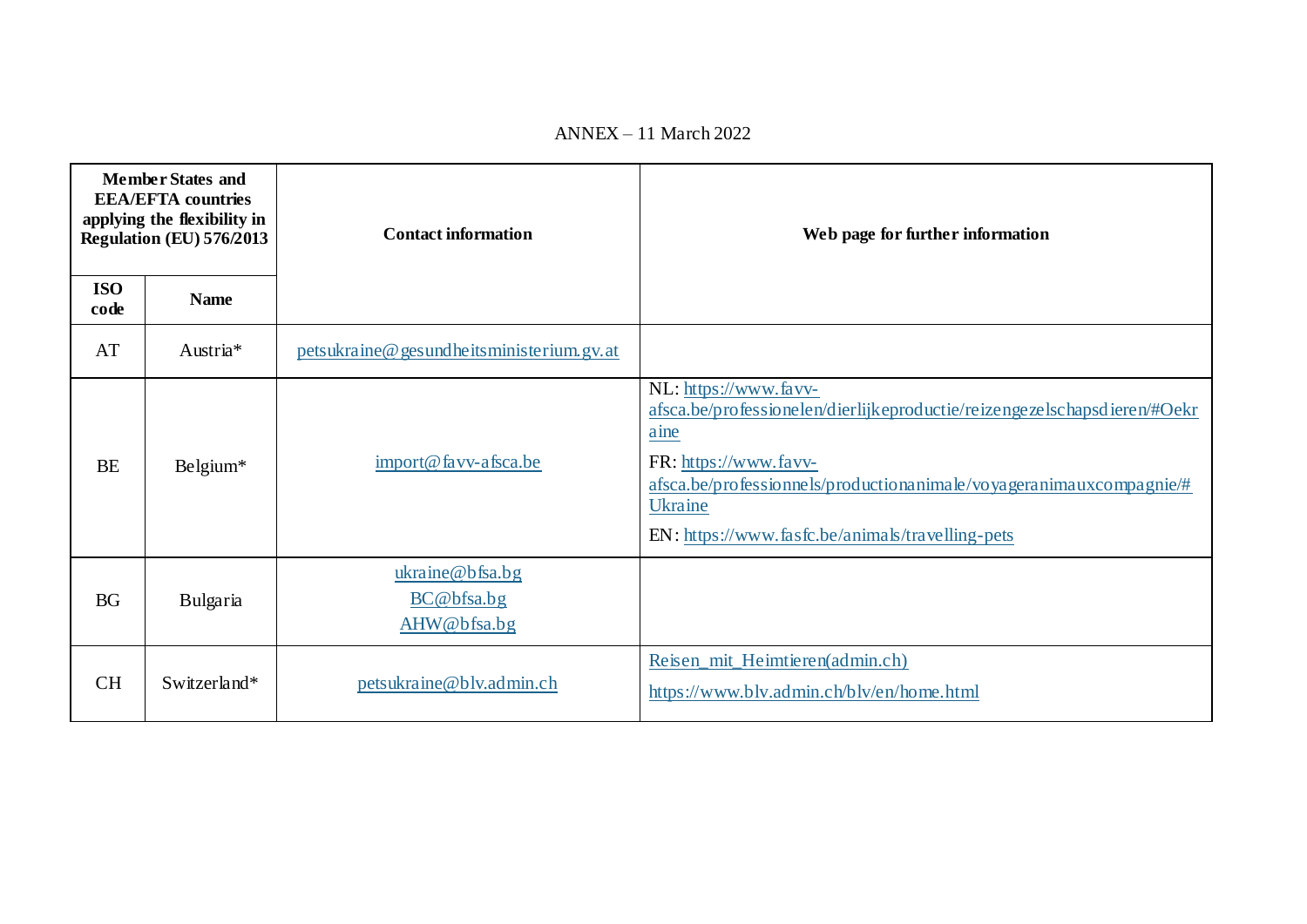| <b>Member States and</b><br><b>EEA/EFTA</b> countries<br>applying the flexibility in<br>Regulation (EU) 576/2013 |                    | <b>Contact information</b>                                                                                                                                                                                                          | Web page for further information                                                                                                           |
|------------------------------------------------------------------------------------------------------------------|--------------------|-------------------------------------------------------------------------------------------------------------------------------------------------------------------------------------------------------------------------------------|--------------------------------------------------------------------------------------------------------------------------------------------|
| <b>ISO</b><br>code                                                                                               | <b>Name</b>        |                                                                                                                                                                                                                                     |                                                                                                                                            |
| <b>CY</b>                                                                                                        | $Cyprus*$          | Director of Veterinary Services:<br>$\frac{\text{directory@ vs. } \text{moa.gov.csv}}{$<br>Veterinary Services Larnaca:<br>dvs.larnaca@vs.moa.gov.cy;<br>Vet. Serv. BIP Larnaca International Airport:<br>$biplace$ ws. moa. gov.cy |                                                                                                                                            |
| CZ                                                                                                               | Czech<br>Republic* | int@syscr.cz                                                                                                                                                                                                                        | https://www.svscr.cz/zdravi-zvirat/                                                                                                        |
| DE                                                                                                               | Germany*           | UkraineHeimtiere@bmel.bund.de                                                                                                                                                                                                       | https://www.bmel.de/DE/themen/tiere/haus- und-zootiere/einreise-<br>heimtiere-ukraine.html                                                 |
| DK                                                                                                               | Denmark*           | email@fvst.dk                                                                                                                                                                                                                       | https://www.foedevarestyrelsen.dk/english/ImportExport/Travelling_with<br>pet_animals/Pages/Pets-and-the-situation-in-Ukraine.aspx         |
| EE                                                                                                               | Estonia*           | darja.trohhatsova@pta.agri.ee<br>pta@pta.agri.ee                                                                                                                                                                                    | https://pta.agri.ee/koera-kassi-ja-valgetuhkruga-ukrainast-eestisse<br>(Information available in Estonian, English, Ukrainian and Russian) |
| <b>EL</b>                                                                                                        | Greece*            | petsukraine@minagric.gr                                                                                                                                                                                                             |                                                                                                                                            |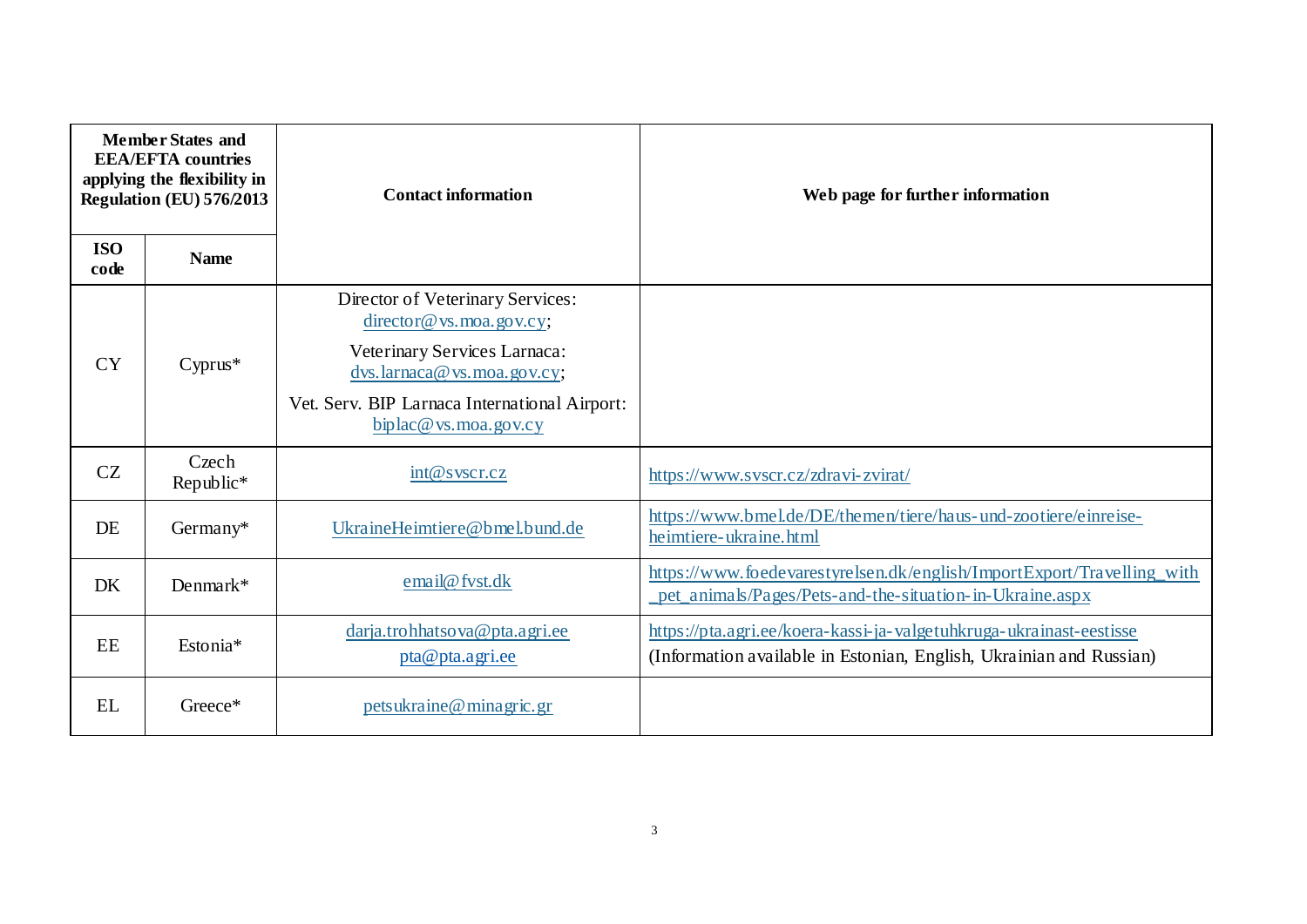| <b>Member States and</b><br><b>EEA/EFTA</b> countries<br>applying the flexibility in<br>Regulation (EU) 576/2013 |             | <b>Contact information</b>                                                                                | Web page for further information                                                                                                                                                                                                                                                                                                    |
|------------------------------------------------------------------------------------------------------------------|-------------|-----------------------------------------------------------------------------------------------------------|-------------------------------------------------------------------------------------------------------------------------------------------------------------------------------------------------------------------------------------------------------------------------------------------------------------------------------------|
| <b>ISO</b><br>code                                                                                               | <b>Name</b> |                                                                                                           |                                                                                                                                                                                                                                                                                                                                     |
| ES                                                                                                               | Spain*      | importacionanimal@mapa.es                                                                                 | ES: https://www.mapa.gob.es/es/ganaderia/temas/sanidad-animal-higiene-<br>ganadera/protocoloanimalesdecompaniaucraniadefinitivo_1_tcm30-<br>614144.pdf<br>EN : https://www.mapa.gob.es/es/ganaderia/temas/sanidad-animal-higiene-<br>ganadera/protocolofactionsintheeventofthearrivalofpetanimalsfromukraine_1_tc<br>m30-614604.pdf |
| FI                                                                                                               | Finland*    | kolmasmaa@ruokavirasto.fi                                                                                 | https://www.ruokavirasto.fi/en/companies/import-and-<br>export/import/animals-and-animal-products/topical/                                                                                                                                                                                                                          |
| <b>FR</b>                                                                                                        | France*     | import.dgal@agriculture.gouv.fr<br>arnaud.chatry@agriculture.gouv.fr<br>franck.faivre@agriculture.gouv.fr | https://agriculture.gouv.fr/rage-informations-grand-public-et-voyageurs                                                                                                                                                                                                                                                             |
| HR                                                                                                               | Croatia     | veterinarstvo $@$ mps.hr                                                                                  |                                                                                                                                                                                                                                                                                                                                     |
| HU                                                                                                               | Hungary     | $aa$ i@ nebih.gov.hu                                                                                      | https://portal.nebih.gov.hu/ua-pet                                                                                                                                                                                                                                                                                                  |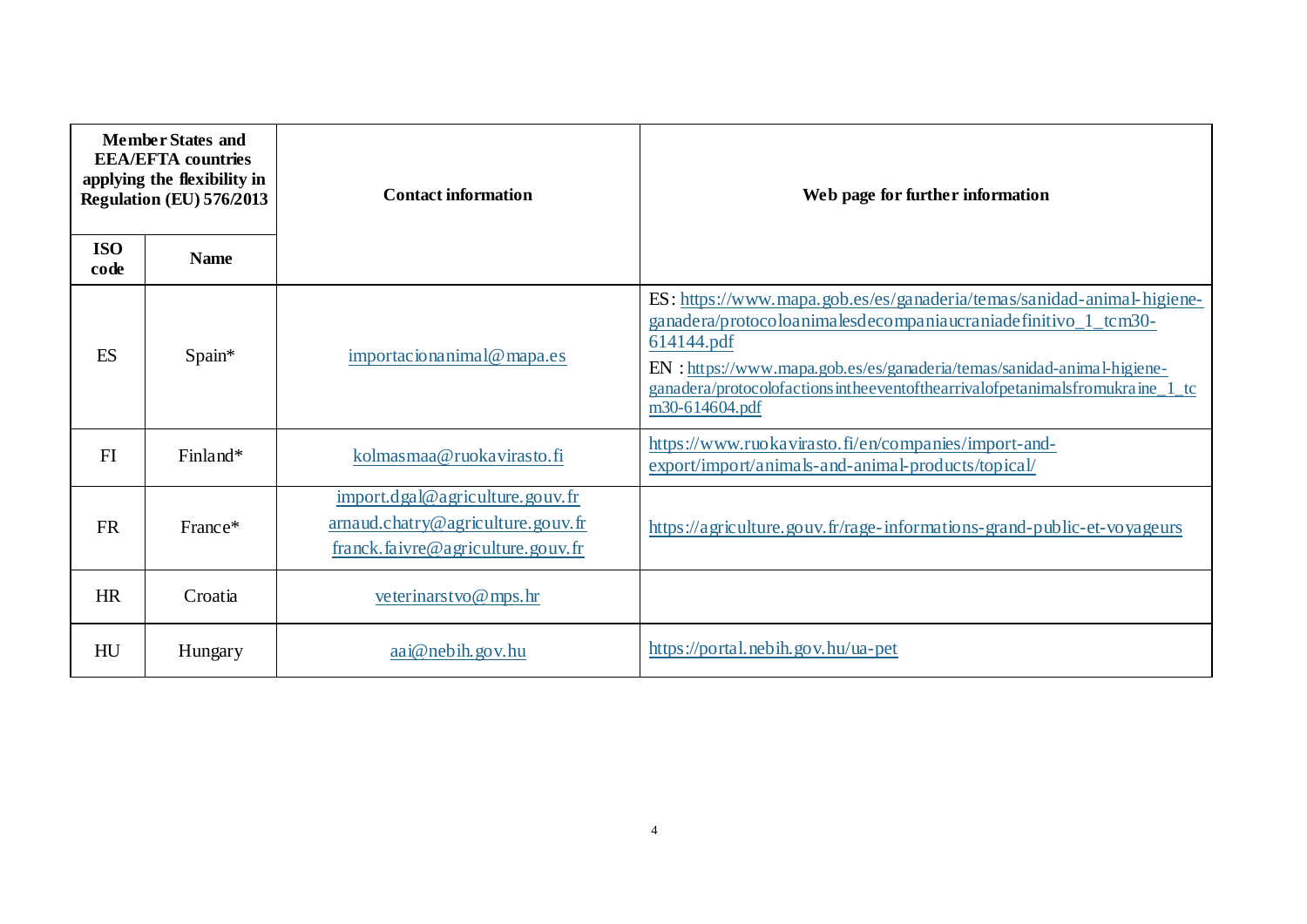| <b>Member States and</b><br><b>EEA/EFTA</b> countries<br>applying the flexibility in<br>Regulation (EU) 576/2013 |             | <b>Contact information</b>                                                                                                                                                                                                                                                                                                                                                                                                    | Web page for further information                                                                                                                                |
|------------------------------------------------------------------------------------------------------------------|-------------|-------------------------------------------------------------------------------------------------------------------------------------------------------------------------------------------------------------------------------------------------------------------------------------------------------------------------------------------------------------------------------------------------------------------------------|-----------------------------------------------------------------------------------------------------------------------------------------------------------------|
| <b>ISO</b><br>code                                                                                               | <b>Name</b> |                                                                                                                                                                                                                                                                                                                                                                                                                               |                                                                                                                                                                 |
| IE                                                                                                               | Ireland*    | Dublin Airport (+353 (0) 87 417 8986)<br>$\bullet$<br>petmove@agriculture.gov.ie<br>Dublin Port<br>$\bullet$<br>dubport.petmove@agriculture.gov.ie<br>Shannon Airport<br>$\bullet$<br>PetsShannon@agriculture.gov.ie<br>Cork Airport<br>$\bullet$<br>corkpetmove@agriculture.gov.ie<br>Ringaskiddy Port, Cork<br>$\bullet$<br>corkpetmove@agriculture.gov.ie<br>Rosslare Europort<br>$\bullet$<br>europort@agriculture.gov.ie | https://www.gov.ie/en/publication/21d40-pet-travel/                                                                                                             |
| IT                                                                                                               | Italy $*$   | $UA$ -pets@sanita.it                                                                                                                                                                                                                                                                                                                                                                                                          | https://www.salute.gov.it/portale/news/p3_2_1_1_1.jsp?lingua=italiano&<br>menu=notizie&p=dalministero&id=5820<br>(Information available in Italian and English) |
| <b>LT</b>                                                                                                        | Lithuania*  | ukrainepets@vmvt.lt                                                                                                                                                                                                                                                                                                                                                                                                           | https://vmvt.lt/naujienos/temporary-procedure-pet-animals-entering-<br>lithuania-ukraine-updated-links?language=en                                              |
| LV                                                                                                               | Latvia*     | pasts@pvd.gov.lv                                                                                                                                                                                                                                                                                                                                                                                                              |                                                                                                                                                                 |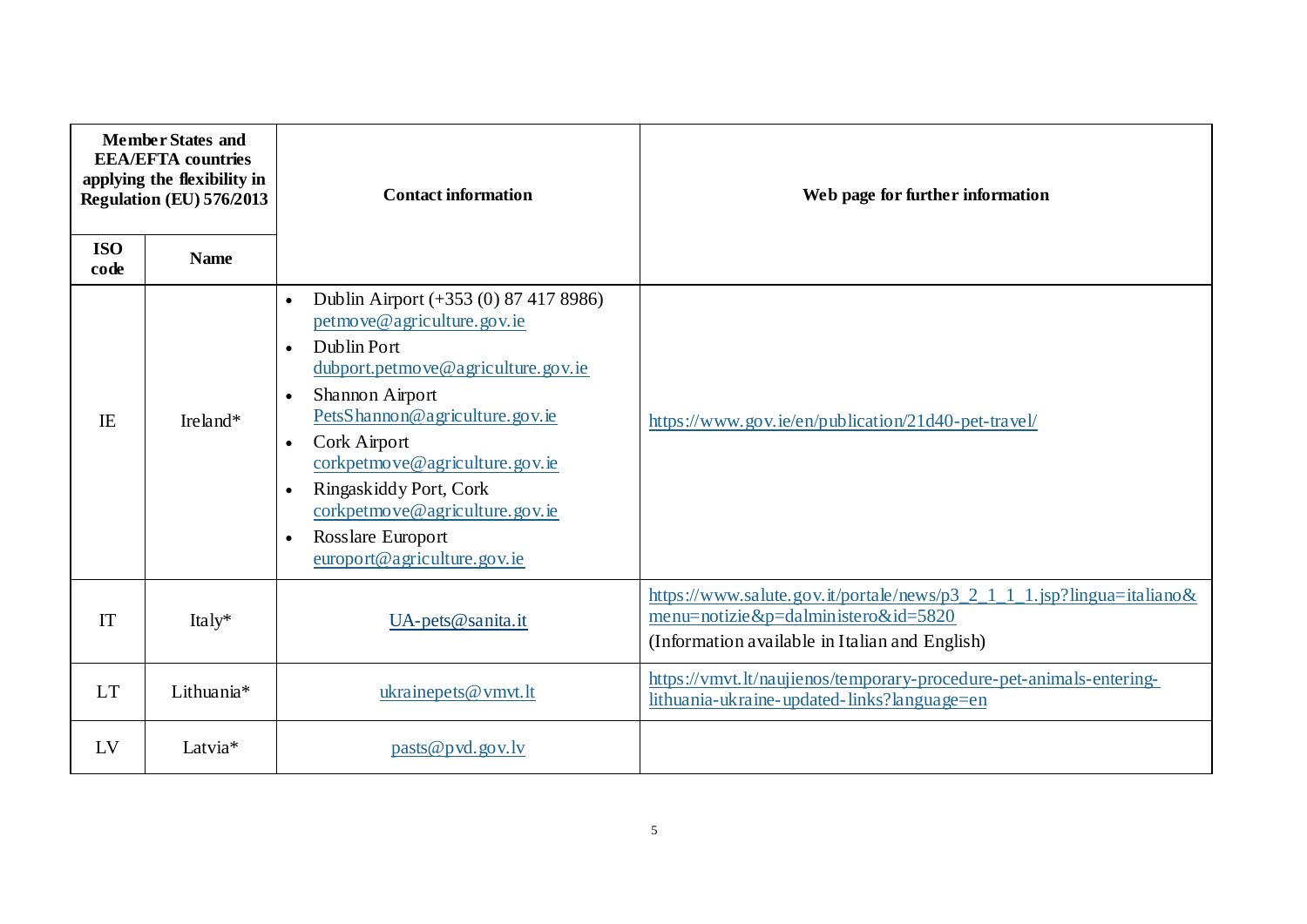| <b>Member States and</b><br><b>EEA/EFTA</b> countries<br>applying the flexibility in<br>Regulation (EU) 576/2013 |              | <b>Contact information</b>                                                                      | Web page for further information                                                                                    |
|------------------------------------------------------------------------------------------------------------------|--------------|-------------------------------------------------------------------------------------------------|---------------------------------------------------------------------------------------------------------------------|
| <b>ISO</b><br>code                                                                                               | <b>Name</b>  |                                                                                                 |                                                                                                                     |
| LU                                                                                                               | Luxembourg*  | info@asv.etat.lu                                                                                |                                                                                                                     |
| <b>MT</b>                                                                                                        | Malta*       | petstravel.mafa@gov.mt<br>$(+356\,21650393)$                                                    | https://agrikoltura.gov.mt/en/vrd/Pages/travelPet.aspx                                                              |
| <b>NL</b>                                                                                                        | Netherlands* | Amsterdam-Schiphol airport<br>aas@nvwa.nl<br>Any other place<br>info@nvwa.nl                    |                                                                                                                     |
| N <sub>O</sub>                                                                                                   | Norway*      | postmottak@mattilsynet.no                                                                       | http://www.mattilsynet.no/ukraina                                                                                   |
| PL                                                                                                               | Poland*      | konfliktua@wetgiw.gov.pl                                                                        | https://www.wetgiw.gov.pl/                                                                                          |
| PT                                                                                                               | Portugal*    | acsccdim@dgav.pt<br>Teresa Mello e Castro: tcastro@dgav.pt<br>Paula Domingos: pdomingos@dgav.pt | https://www.dgav.pt/destaques/noticias/entrada-em-portugal-de-<br>refugiados-da-ucrania-com-animais-de-companhia/   |
| RO                                                                                                               | Romania*     | infoucraina@ansysa.ro                                                                           | http://www.ansvsa.ro/blog/derogari-pentru-intrarea-pe-teritoriul-<br>romaniei-a-animalelor-de-companie-din-ucraina/ |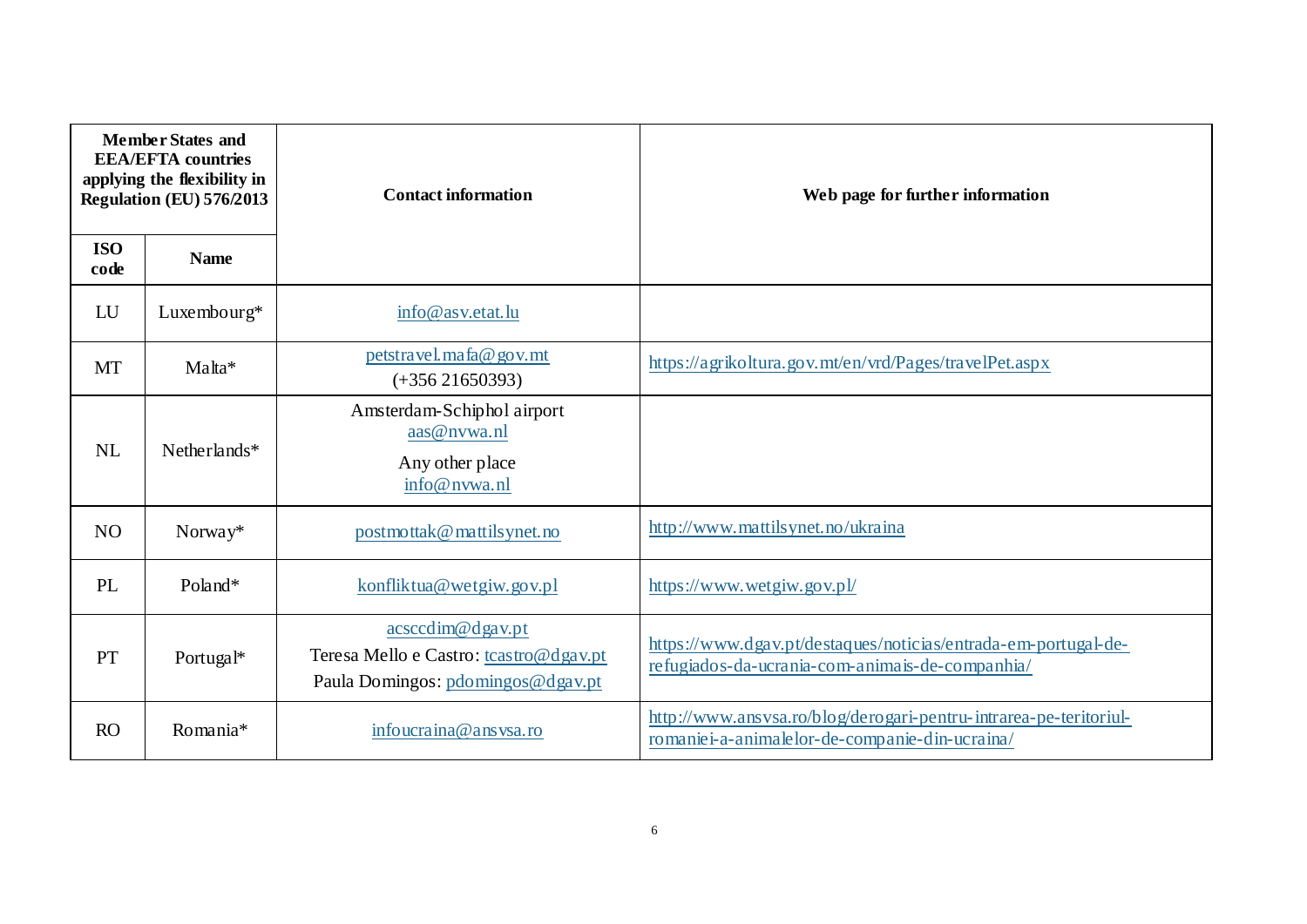| <b>Member States and</b><br><b>EEA/EFTA</b> countries<br>applying the flexibility in<br>Regulation (EU) 576/2013 |                       | <b>Contact information</b>    | Web page for further information                                                                                                                                                                                                                                                       |
|------------------------------------------------------------------------------------------------------------------|-----------------------|-------------------------------|----------------------------------------------------------------------------------------------------------------------------------------------------------------------------------------------------------------------------------------------------------------------------------------|
| <b>ISO</b><br>code                                                                                               | <b>Name</b>           |                               |                                                                                                                                                                                                                                                                                        |
| <b>SE</b>                                                                                                        | Sweden <sup>*</sup>   | PetUkraine@jordbruksverket.se | https://jordbruksverket.se/languages/english/movement-of-dogs-cats-and-<br>ferrets<br>https://jordbruksverket.se/om-jordbruksverket/krisberedskap/rysslands-<br>invasion-av-ukraina<br>(Information available in Swedish, Russian and Ukrainian)                                       |
| <b>SI</b>                                                                                                        | $Slovenia*$           | pets-crisisUA.uvhvvr@gov.si   | SI:<br>https://www.gov.si/novice/2022-02-28-odstopanja-za-netrgovske-<br>premike-hisnih-zivali-zaradi-izrednih-razmer-v-ukrajini/<br>EN:<br>https://www.gov.si/en/news/2022-02-28-derogation-for-non-<br>commercial-movements-of-pets-due-to-the-exceptional-situation-in-<br>ukraine/ |
| <b>SK</b>                                                                                                        | Slovakia <sup>*</sup> | pets.ua@svps.sk               | SK: https://www.svps.sk/<br>EN: https://www.svps.sk/english/<br>РЕRМІТ/ДОЗВІЛ/POVOLENIE<br>https://www.svps.sk/zakladne_info/El_Tlaciva.asp?hot=u1#ukrajnasz                                                                                                                           |

\* Member States and EEA/EFTA countries that have given express permission to publish contact information during the Ukrainian crisis.